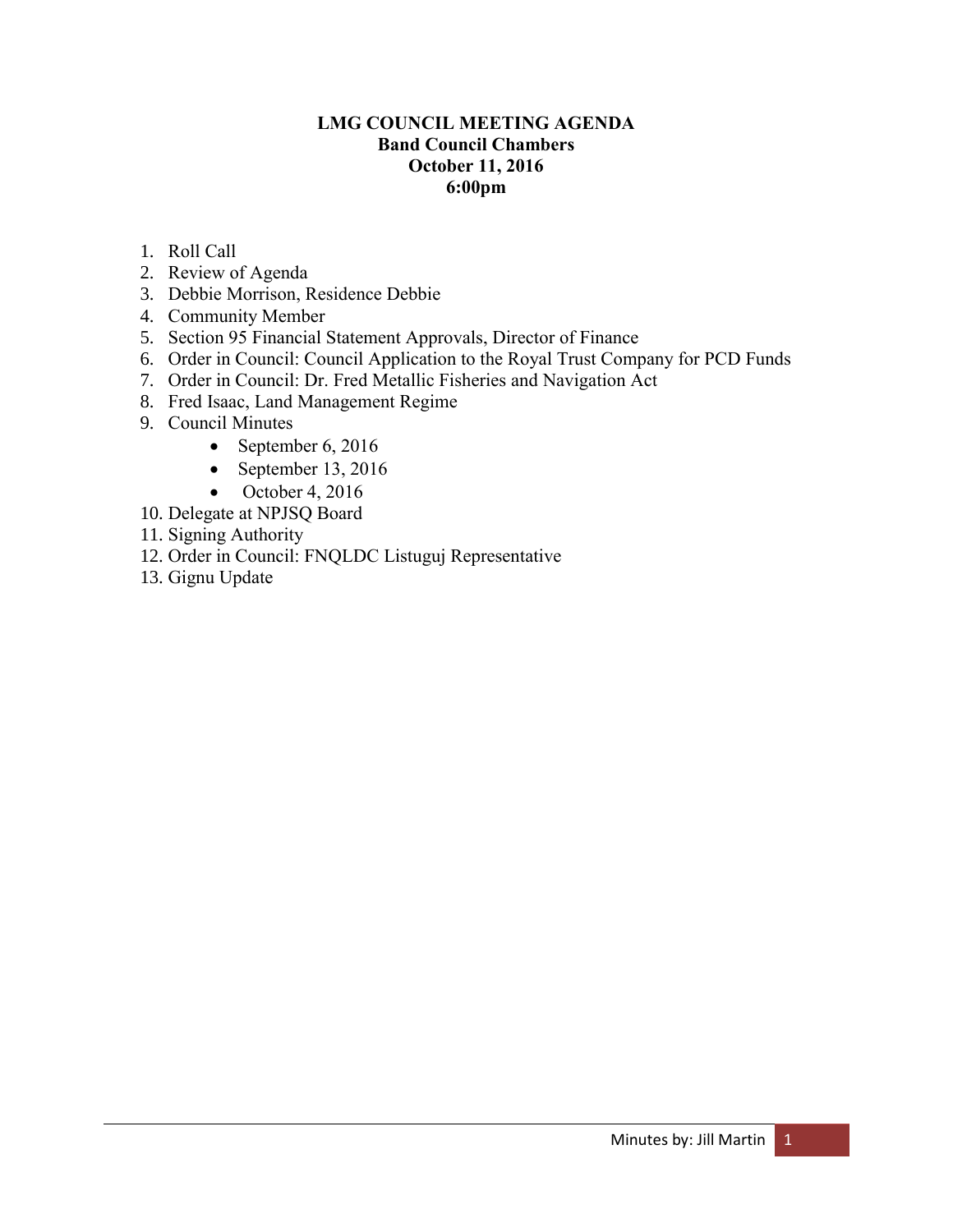# **1. Roll Call**

# **LMG COUNCIL ATTENDEES:**

Chief Darcy Gray Councillor Annette Barnaby Councillor Lloyd Alcon Councillor Sky Metallic Councillor Wendell Metallic Councillor Lorna Sook Councillor Sheila Swasson Councillor Gordon Isaac Council John Murvin Vicaire Councillor Kevin Methot Councillor Gordon Isaac Jr.

## **Absent:**

 Councillor Dr. Cathy Martin (Unforeseen Obligations) Councillor Chris Wysote (No Sitter) Councillor Calvin Barnaby

# **2. Agenda Review**

A motion was made to accept the agenda.

Moved: Councillor Wendell Metallic Second: Councillor Annette Passed

# **3. Debbie Morrison, Residence Debbie**

Debbie Morrison presented an update on her business Residence Debbie to Chief and Council.

## **4. Community Member Concern**

Community Member spoke to Chief and Council about a few concerns.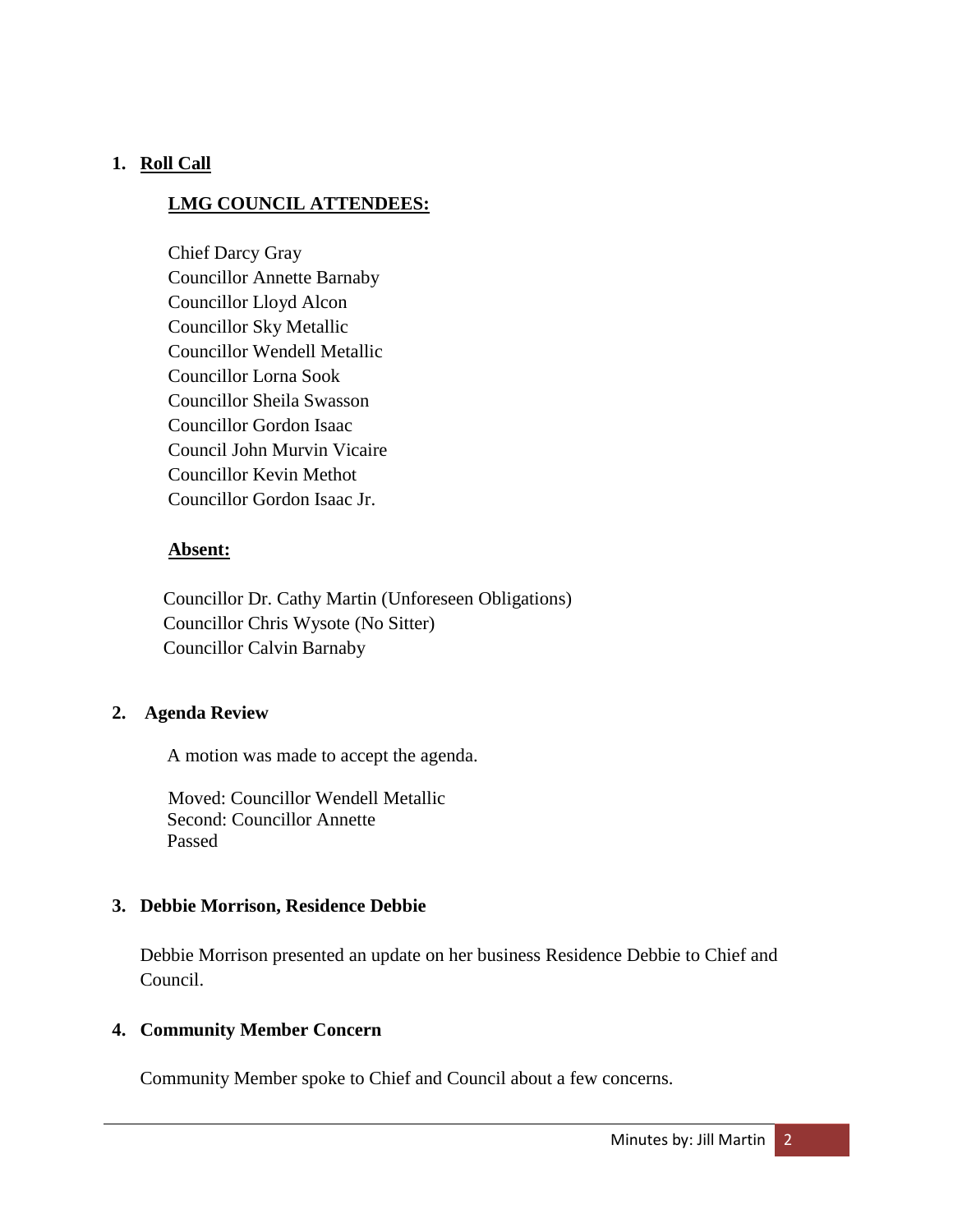## **5. Section 95 Financial Statements Approvals, Director of Finance**

The Financial Statements for Section 95 were presented at Council. A motion was made to approve the Section 95 Financial Statements.

Moved: Councillor Lorna Sook Second: Councillor Wendell Metallic Passed

# **6. Order in Council Application to the Royal Trust Company for PCD Funds**

An Order in Council was presented for the Third Quarter Royal Trust Company for the PCD payments October 15, 2016. A motion was made to accept the OIC.

Moved: Councillor Wendell Metallic Second: Councillor Sheila Swasson Passed

# **7. Order in Council: Dr. Fred Metallic Fisheries and Navigable Act**

An Order in Council was presented on the Fisheries and Navigation Act, in order to access funding from the Government.

A motion was made to accept the Order in Council.

Moved: Councillor Gordon Isaac Jr. Second: Councillor Kevin Methot Passed in Principal

# **8. Fred Isaac, Land Management Regime**

Received supplementary funding for specific claims involving the Nouvelle Claim and the Island Claim

Matrimonial Property Law will approve a pilot project for \$25,000.

# **9. Council Minutes**

# **September 6, 2016**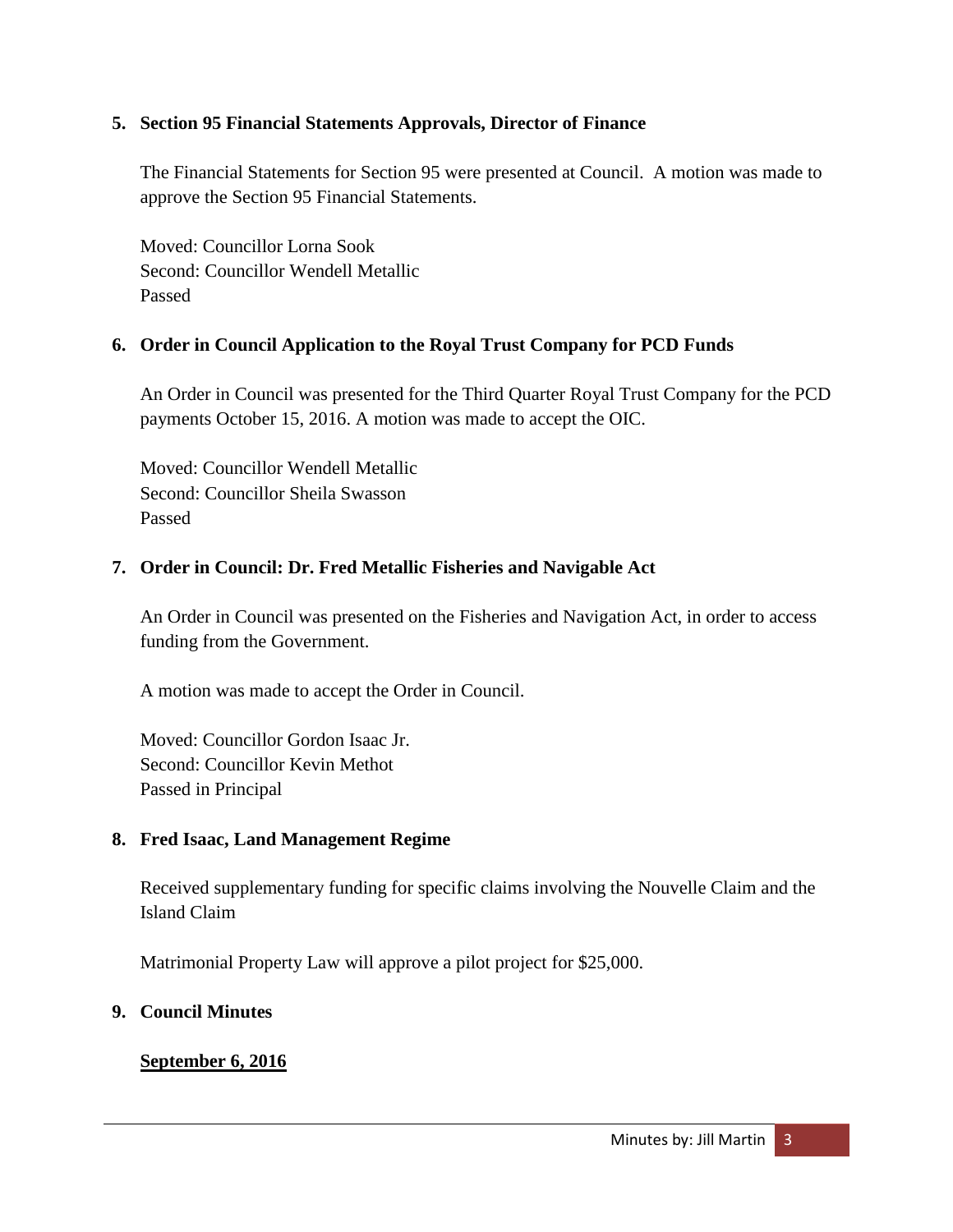A motion was made to accept the September 6, 2016 minutes.

Moved: Councillor Wendell Metallic Second: Councillor Sky Metallic Abstain: Councillor Lloyd Alcon, Councillor Sheila Swasson Passed

## **September 13, 2016**

A motion was made to accept the September 13, 2016 minutes.

Moved: Councillor Lloyd Alcon Second: Councillor Sky Metallic Abstain: Councillor Kevin Methot Passed

## **October 4, 2016**

A motion was made to accept the October 4, 2016 Minutes.

Moved: Councillor Gordon Isaac Jr. Second: Councillor Lloyd Alcon Abstain: Councillor Annette Barnaby, Councillor Kevin Methot and Councillor John Murvin Vicaire Passed

#### **10. Delegates at NPJSQ Board**

Recommendations were made to add an individual to sit on the Native Para-Judicial Services of Quebec By-Laws board. No decision was made as of yet.

#### **11. Signing Authority**

A motion was made to add Councillor Annette Barnaby to Signing Authority.

Moved: Councillor Kevin Methot Second: Councillor Wendell Metallic Abstain: Councillor Annette Barnaby